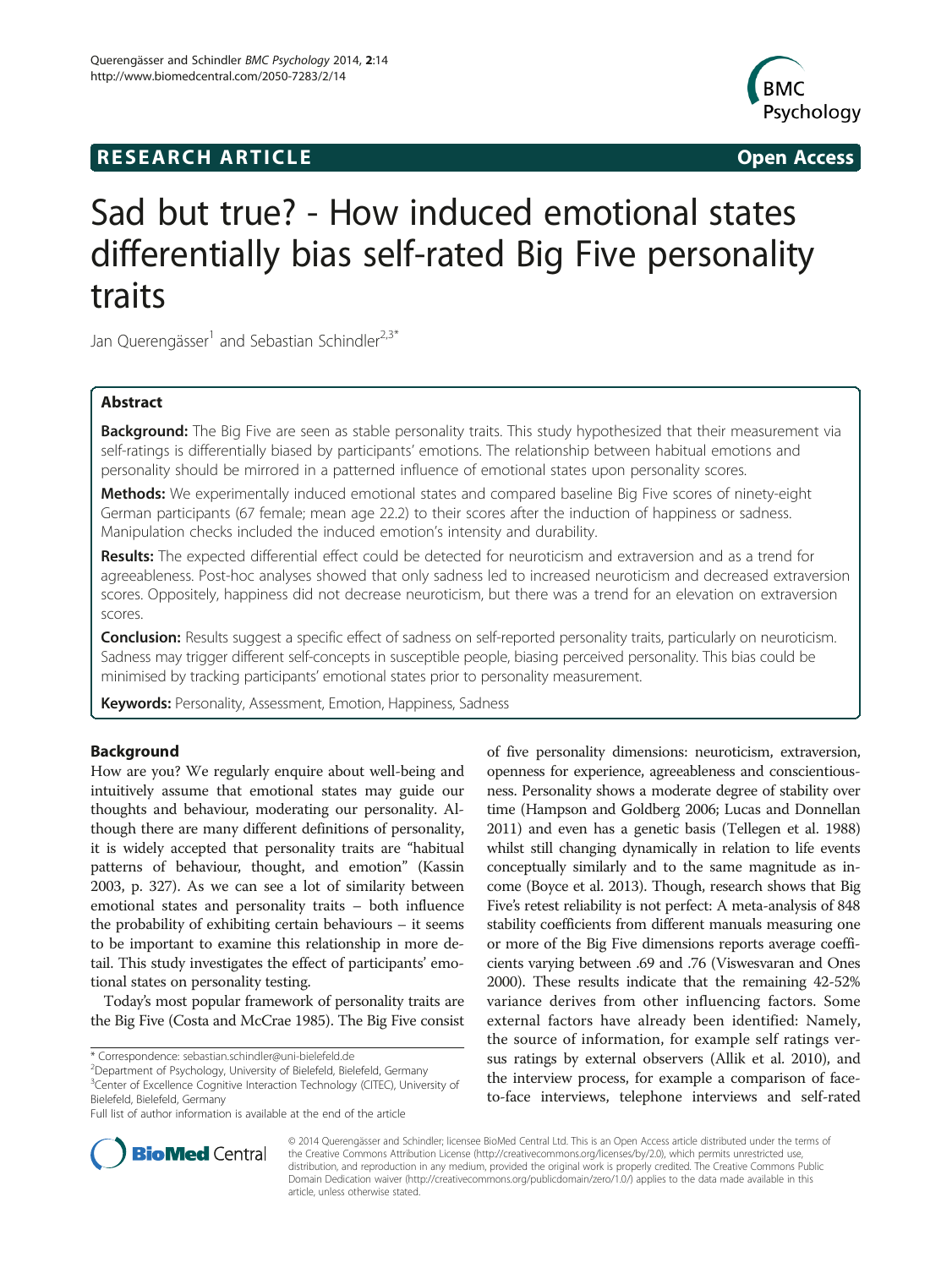questionnaires (Lang et al. [2011\)](#page-7-0). But questions about the instability of personality traits within-subject remain. In Viswesvaran and One's own words (2000, p. 227): "The stability of personality traits … [has] been a major source of consternation for personality psychology."

The conceptualization of personality suggests that its testing should not be influenced by temporary moods: People should respond to how they think and behave in general rather than how they feel in the current situation. However, being a systematic but fluctuating source of measurement variance, it is possible that emotional states bias response as other personal states (e.g., the activation of a certain social role) do (Donahue and Harary [1998](#page-7-0)). Emotional states should also be considered as a source of such "patterned" measurement bias, as evidence derived from related areas of study would suggest.

The influence of mood on self-attributes and selfconception has been studied (Sedikides [1995](#page-7-0)). In a series of between-subject experiments, happy, neutral or negative mood was induced and a significant influence of mood on self-rated negative and positive behaviours was found for behaviours which subjects previously rated as rather unself-descriptive (Sedikides [1995\)](#page-7-0).

Recent affect-cognition theories suggest relationships between cognition and affect (Forgas [2008](#page-7-0)). The affect infusion model (AIM, Forgas [1995\)](#page-7-0) states that affective influence may occur through inferential and memory based mechanisms depending on the processing style used in a respective situation (Forgas [2008](#page-7-0)). Further, affect may influence the information processing strategy. In doing so, negative affect can even reduce judgement errors (Forgas [1998, 2008](#page-7-0)). For example, participants in a negative mood were more accurate in responding to their partner's selfdisclosure (Forgas [2011\)](#page-7-0). Therefore, altered information processing (Forgas [2008](#page-7-0)) caused by emotions may result in an altered self-description. As personality assessment relies overly on self-descriptions, we deduce an effect of emotional states on personality testing.

#### Relationships between personality and habitual emotions

Research on habitual emotions acknowledges that individuals typically differ in how they experience emotions and that the frequency of emotions varies among people. In short, habitual emotions dispose of a trait quality, which makes them appropriate for integration in personality models (Watson and Clark [1992\)](#page-7-0). Empirically, relationships of discrete habitual emotions or the superior factors of negative and positive affect with the Big Five dimensions have been reported. Neuroticism correlates positively with anxiety and negative affect (Becker [2001](#page-6-0); Clark and Watson [1999](#page-6-0); Watson and Clark [1992](#page-7-0)). Extraversion correlates positively with happiness and shows a moderately positive correlation with positive affect (Becker [2001;](#page-6-0) Clark and Watson [1999;](#page-6-0) Watson and Clark [1992](#page-7-0)). Finally, agreeableness correlates negatively with annoyance/anger (Becker [2001](#page-6-0)). Therefore, at least three of the Big Five traits are associated with habitual emotional experiences, neuroticism and extraversion in particular (Becker [2001\)](#page-6-0). Considering that frequent and intense experience of negative affect is associated with higher neuroticism, measuring neuroticism during negative affect may increase scores.

Habitual emotions systematically predict how often and intensely an individual experiences emotions. Those personality traits that are strongly associated with habitual emotions are able to predict emotional experiences as well. This emotional reactivity has been demonstrated by various studies (e.g., Hemenover [2003;](#page-7-0) Smillie et al. [2012\)](#page-7-0).

#### Goals and hypotheses

We therefore conclude that the underlying pattern of the relationship between habitual emotion and personality traits should be mirrored in similarly patterned relations between emotional states and the measurement of personality traits. The purpose of this study is to show that 1) emotional states do have a systematic influence on personality measurement (not necessarily on personality itself), that 2) this influence also varies according to the construct-related similarity between the emotion and personality dimensions and according to 3) the valence of the emotion.

Hypothesis 1: Emotional states generally and differentially alter self-rated personality dimensions compared to base-line measurements. Hypothesis 2: This differential effect occurs mainly for neuroticism, extraversion and agreeableness. Hypothesis 3: According to the reported relationships between habitual emotion and personality factors, sadness as a negative emotion explains the differential effects on neuroticism and agreeableness, while the positive emotion happiness explains the effect on extraversion.

Regarding research on emotional reactivity, neuroticism and extraversion at baseline should also predict how intense and how long the respectively related emotion was experienced. In sum, we hypothesize that emotional states directly bias personality reporting.

### Methods

#### Participants

From 107 participants, nine (8.4%) were excluded because of missing values. The remaining 98 participants were, on average, 22.2 years old  $(SD = 4.74; min = 14;$  $max = 49$ , 70% were psychology students and the majority were female (67%). Participants gave written informed consent for participation. This study was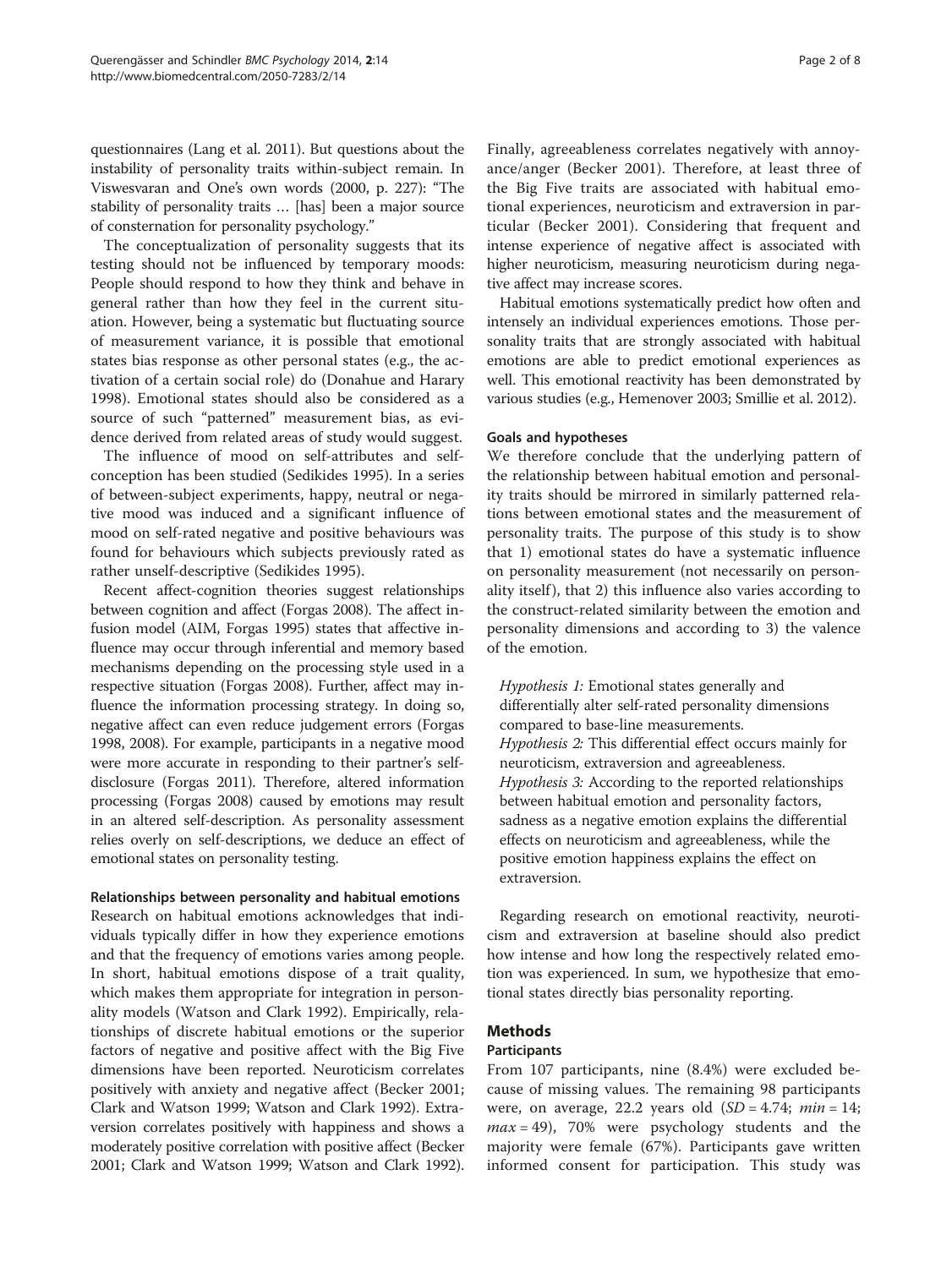exempt from ethical approval by the Review Board of the University of Bielefeld.

#### Treatment and measurement

All participants attended the experiment twice with a time lag of about one month  $(M = 33.7$  days,  $SD = 4.58$ ,  $min = 27$ ;  $max = 44$ ). Treatment was in accordance with APA ethical standards. At the beginning of the first session, each participant provided informed consent prior to the experiment. Importantly, before responding to the NEO-FFI at each measurement, participants were asked to describe their personality in general and as accurately as possible. Subsequently, all further instructions were given via computer to avoid instructor effects.

#### Treatment in the emotional condition

At the beginning of this condition the emotion was induced via a ten minute short film. To provide strong emotions with an unequivocal valence, we chose happiness as the positive and sadness as the negative emotion. Subsequently to the film, participants were asked to imagine happy or sad scenes from their own personal experience. Music was played in accordance with the emotion. Additionally, participants were asked to focus upon their physical reactions to the induced emotion, and increase them if possible. Participants then had three minutes to adopt the emotion. In this way we used visual, auditory, proprioceptive and cognitive means to induce the emotion.

As stimuli we chose an excerpt from the film 'Philadelphia' and Barber's 'Adagio pour cordes' to stimulate the sad condition. A short report about the fall of the Berlin Wall including a reunion of a long divided family and Mozart's 'Eine kleine Nachtmusik' was used for the happy condition. The same pieces of music were successfully used to induce emotions by Eich and Metcalfe ([1989](#page-7-0)).

On the last slide of the power-point-presentation, participants were informed that the emotional induction was over and they were given the pen-and-paper part of the experiment. Before filling out the personality questionnaire, participants were asked to answer all items as honestly as possible to avoid biases caused by social desirability. At first, they responded to the item "Right now I feel very happy/sad", ranging from 0 (strong disagree) to 6 (strong agree) as a manipulation check. This was repeated in the last item of the questionnaire to indicate the induced emotion's durability. The emotion control items derived from the manipulation check were used as dependent variables for the correlative replication of emotional reactivity. The session ended with a debriefing; participants were asked how they felt and, especially in the sadness-group, we offered the possibility to talk about what they felt during the experiment.

## Treatment in the neutral condition

The neutral (or baseline) condition contained a short film of ten minutes before participants filled out the questionnaire (without the emotion-control items). We decided to show a film about savants, humans with extraordinary skills, with the intention not to evoke any emotion. After the short film, the participants were asked to briefly give thought to their own strengths and weaknesses to encourage them to be more self-alert.

#### Measurement

The dependent variables were the Big Five personality scores measured with a German version of the NEO-FFI (Five factor inventory, Borkenau and Ostendorf [1993](#page-6-0); Costa and McCrae [1992\)](#page-7-0). This questionnaire consists of 60 items, which are summed up as the Big Five personality factors: Neuroticism, extraversion, openness to experience, agreeableness and conscientiousness (each 12 items). As the original NEO-FFI only uses a five-point Likert-scale, we increased measurement sensitivity by using a sevenpoint Likert-scale. As this approach was experimental, we computed the intercorrelations for the five factors of our sample to check for deviations from the model. As expected, the results matched those of the NEO-FFI manual: only the same three intercorrelated. However, our version revealed even higher intercorrelations (correlation between neuroticism and extraversion -.33 vs. -.38 in our sample; agreeableness and extraversion .16 vs. .31; conscientiousness and neuroticism -.31 vs. -.41).

#### Experimental design

Every participant was measured twice. Once in a neutral condition that served as a baseline measurement and about one month earlier or later in the emotional condition. We altered 1) the order of the conditions to avoid sequence effects, and 2) the sequence of the items (original sequence vs. opposite sequence, beginning with the original sequence's last item), to avoid habituation effects. In sum, the participants were randomly assigned to 8 subgroups, each a combination of the following three dichotomous possibilities (see Table [1](#page-3-0)):

- Induced emotion: A) happiness or B) sadness
- Order of treatment condition: C) firstly emotional and secondly neutral, D) vice versa
- Sequence of items: E) original sequence of the questionnaire in the emotional condition and opposite sequence in the neutral condition, F) vice versa

#### Statistical analysis

For the manipulation check of the induced emotions we performed ordinal Wilcoxon signed-rank tests to compare induction success. To examine shifts in reported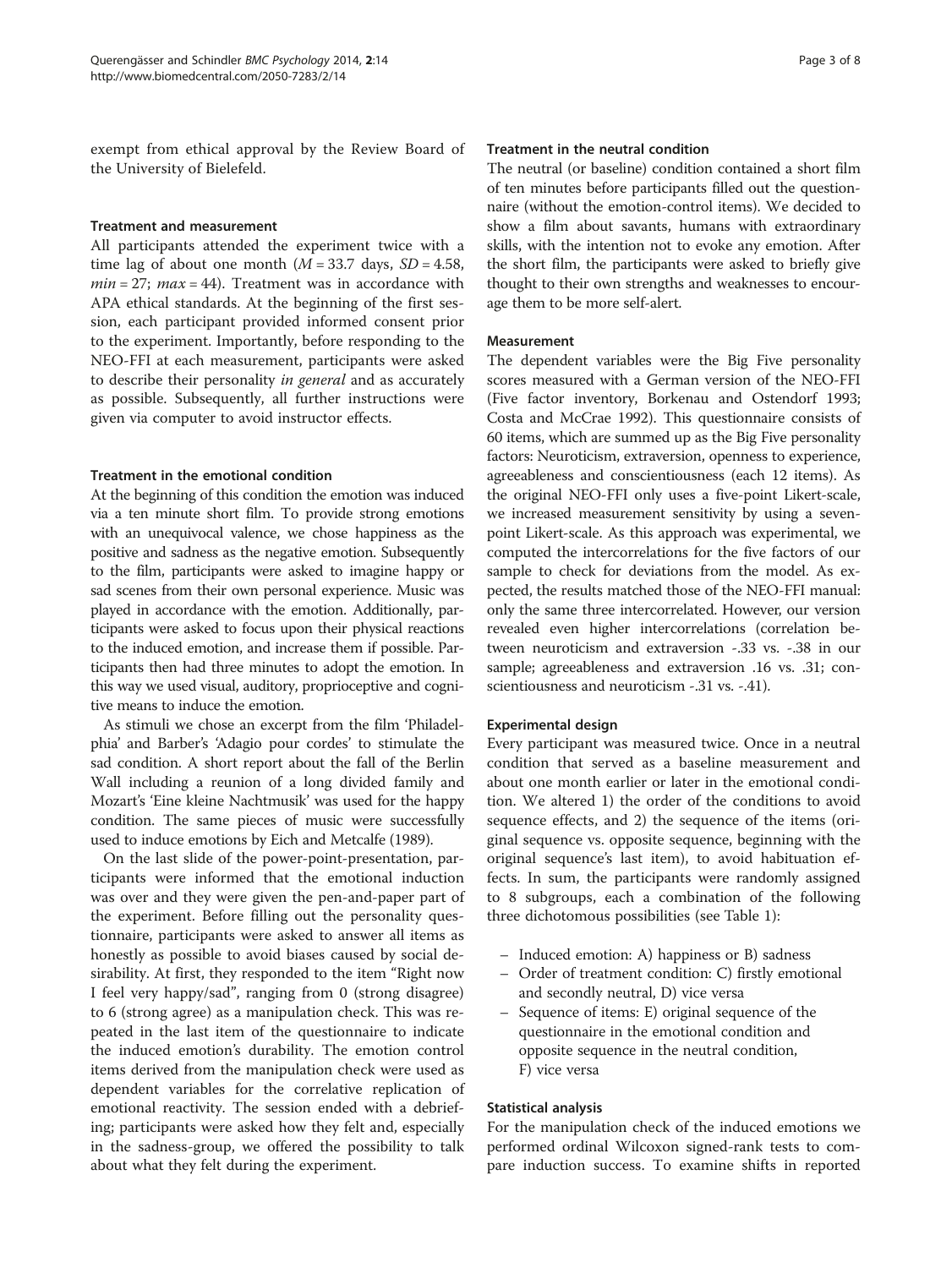| Induced emotion                      | A) happiness |     |      |      | B) sadness |      |      |      |  |
|--------------------------------------|--------------|-----|------|------|------------|------|------|------|--|
|                                      |              |     | 45   | 53   |            |      |      |      |  |
| Order of condition $C^1$ or $D^2$    | AC           |     | AD)  |      | BC         |      | BD)  |      |  |
| $n$ (xC: $n = 49$ ; xD: $n = 49$ )   |              |     | 23   |      | 27         |      | 26   |      |  |
| Sequence of items $E^3$ or $F^4$     | ACE)         | ACF | ADE) | ADF) | BCE)       | BCF) | BDE) | BDF) |  |
| $n$ (xxE: $n = 51$ ; xxF: $n = 47$ ) |              |     |      |      | 14         |      | 14   |      |  |

<span id="page-3-0"></span>Table 1 Participants' distribution for combinations of treatment condition, order and sequence of items

Notes: <sup>1</sup> first measurement under emotional induction and second in the neutral condition.

 $^{2}$ first measurement in the neutral condition and second under emotional induction.

<sup>3</sup>original sequence of the questionnaire in the emotional condition and opposite sequence in the neutral condition.

4 opposite sequence of the questionnaire in the emotional condition and original sequence in the neutral condition.

personality scores, we conducted a three step design. First a multivariate  $5 \times 2 \times 2$  level repeated measurement ANOVA was performed to test for the global null hypothesis. Two within-subject factors (personality factor and treatment condition) and one between-subject factor (induced emotion) were included. Regarding Hypothesis 1, only the triple interaction was expected to be significant. If Mauchly's Tests of Sphericity yielded significance, degrees of freedom were corrected according to Huyn-Feldt as Greenhouse-Geisser ε's were above 0.75. Eta-squared  $(\eta^2)$  was estimated to describe effect sizes, where  $\eta^2 = 0.01$  describes a small,  $\eta^2 = 0.06$  a medium and  $\eta^2$  = 0.14 a large effect (Cohen [1988\)](#page-6-0). In the second step we computed a  $2 \times 2$  level repeated measurement ANOVA for each personality factor with treatment condition as within and induced emotion as betweensubject factor, again we expected the interaction to be significant. In the third step, paired-sample t-tests were computed for every personality factor per induced emotion combination. Effect sizes and 95% confidence intervals for paired t-tests were calculated following Dunlap et al. ([1996](#page-7-0)). Confidence interval of the effect sizes were calculated with PSY ([www.psy.unsw.edu.au/](http://www.psy.unsw.edu.au/research/research-tools/psy-statistical-program) [research/research-tools/psy-statistical-program](http://www.psy.unsw.edu.au/research/research-tools/psy-statistical-program)). Post-hoc power calculations showed a satisfying probability to detect reported effects (~73% for the largest reported effect size). In addition, percentages of participants with increasing vs. decreasing personality scores during treatment were displayed to estimate mean variability due to the respective mood induction. Finally, Pearson correlations were calculated between personality traits at baseline and emotional control items.

#### Randomization check

We controlled goodness of randomization by comparing the personality scores of the happiness and sadness group using t-tests for independent samples. The groups differed neither at baseline, nor after emotion induction ( $ps > 0.1$ ). In order to exclude any possible sequence or habituation biases, we enlarged the  $5 \times 2 \times 2$  repeated measurement ANOVA by adding the two 2-level between-subject factors

"order of condition" and "sequence of items", expecting neither main effects nor interactions under involvement for one or both factors. According to this, the computed model showed no significant main effect as well as no significant interaction on every possible combination of the five factors ( $ps > 0.1$ ).

## Results

#### Manipulation check

Directly after emotion induction, 85% of the happiness group members agreed at least somewhat (values  $\geq 4$  of the total range of 0–6) to the item: "Right now I feel very happy" ( $M = 4.4$ ) and 80% of the sadness group members agreed at least somewhat to the item: "Right now I feel very sad" ( $M = 4.1$ ), with no mean rank differences between the conditions  $Z = -0.46$ , exact  $p = 0.65$ . After having filled out the questionnaire, 52% of the sadness group  $(M = 3.4)$ and 55% of the happiness group  $(M = 3.7)$  still agreed to the same item. Again, no mean rank differences between the conditions were obtained  $Z = -0.86$ , exact  $p = 0.39$ .

#### **Descriptives**

Table [2](#page-4-0) shows the averaged Big Five factor scores per personality factor, treatment condition and induced emotion. For a summary of statistical analysis see Figure [1.](#page-4-0)

#### Repeated measures ANOVAs

In a first step, the 3-factor-interaction between treatment condition (within), induced emotion (between) and personality traits (within), tested by a  $5 \times 2 \times 2$  level repeated measurement ANOVA revealed a highly significant result with  $F(3.71, 356.02) = 6.10, p < .001, \eta^2 = 0.06$ , but, as predicted, none of the 2-factor combinations were significant: 1) treatment condition \* induced emotion:  $F(1, 96) = 0.04$ ,  $p = 0.85$ ,  $\eta^2 < 0.01$ , 2) induced emotion \* personality factor:  $F(3.19, 306.08) = 0.54$ ,  $p = 0.67$ ,  $\eta^2$  < 0.01, and 3) treatment condition  $*$  personality factor:  $F(3.71, 356.02) = 2.34, p = 0.06, \eta^2 = 0.02$ . In accordance to the hypothesis, there was also no significant main effect for treatment condition:  $F(1, 96) = 0.98$ ,  $p = 0.32$ ,  $\eta^2 = 0.01$ , and induced emotion:  $F(1, 96) = 0.72$ ,  $p = 0.40$ ,  $\eta^2 < 0.01$ .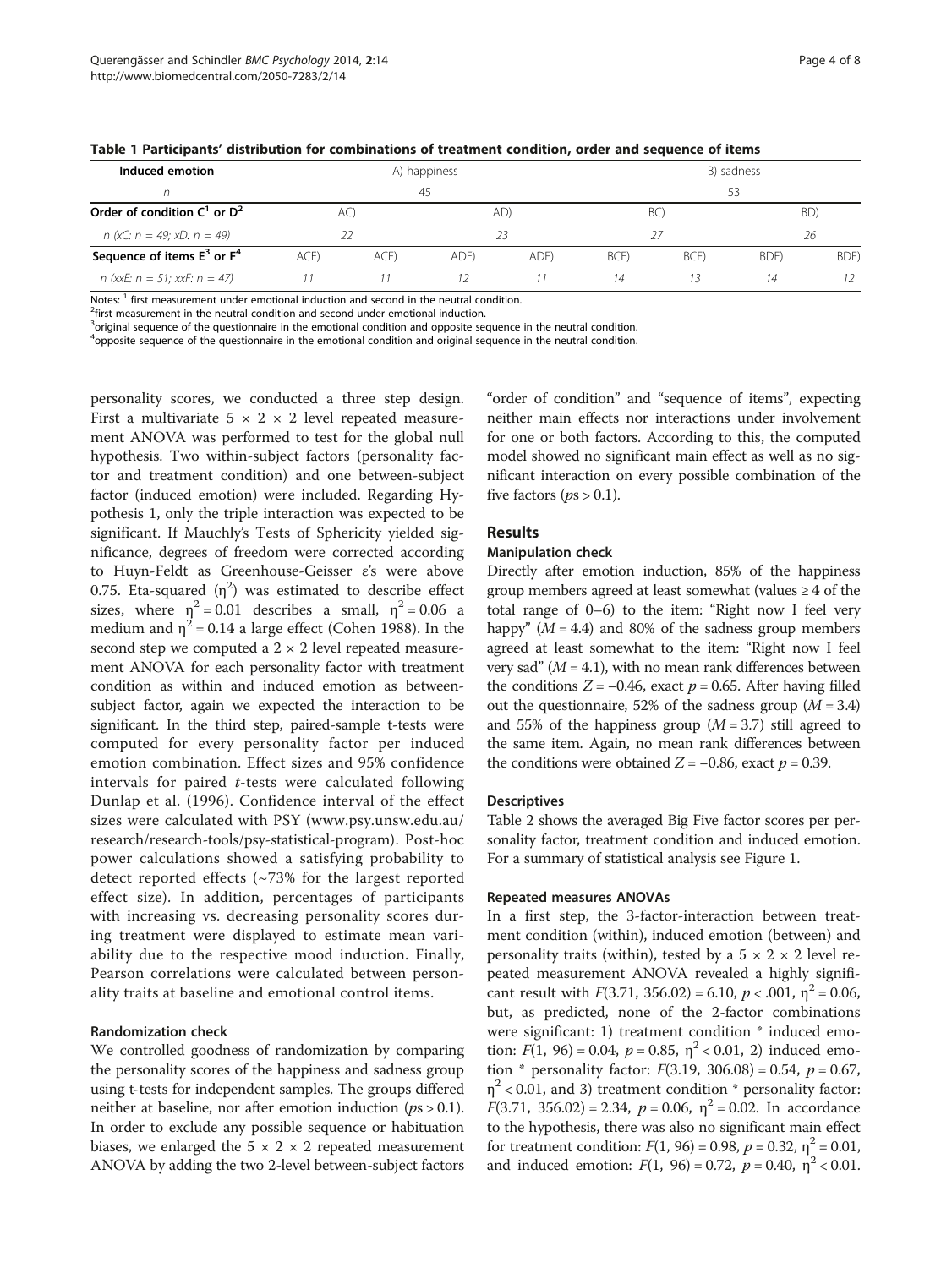|                   | <b>Treatment</b> |         | Induced emotion      |                    |         |  |  |  |  |
|-------------------|------------------|---------|----------------------|--------------------|---------|--|--|--|--|
| <b>Trait</b>      | condition        |         | Sadness ( $n = 53$ ) | Happiness $(n=45)$ |         |  |  |  |  |
|                   | Neutral (SD)     | 31.51   | (11.70)              | 32.51              | (12.91) |  |  |  |  |
| Neuroticism       | Emotion (SD)     | 35.29   | (10.63)              | 31.98              | (13.57) |  |  |  |  |
|                   | Difference (SD)  | 3.78    | (6.67)               | $-0.53$            | (6.52)  |  |  |  |  |
| Extraversion      | Neutral (SD)     | 45.77   | (9.97)               | 44.53              | (9.61)  |  |  |  |  |
|                   | Emotion (SD)     | 44.41   | (10.44)              | 45.93              | (9.06)  |  |  |  |  |
|                   | Difference (SD)  | $-1.36$ | (4.59)               | 1.40               | (6.37)  |  |  |  |  |
| Openness          | Neutral (SD)     | 49.79   | (7.11)               | 52.24              | (8.82)  |  |  |  |  |
|                   | Emotion (SD)     | 49.28   | (8.09)               | 51.96              | (9.54)  |  |  |  |  |
|                   | Difference (SD)  | $-0.50$ | (5.27)               | $-0.29$            | (5.2)   |  |  |  |  |
| Agreeableness     | Neutral (SD)     | 48.98   | (6.85)               | 48.04              | (10.02) |  |  |  |  |
|                   | Emotion (SD)     | 47.81   | (7.86)               | 48.42              | (8.26)  |  |  |  |  |
|                   | Difference (SD)  | $-1.17$ | (4.24)               | 0.38               | (4.87)  |  |  |  |  |
| Conscientiousness | Neutral (SD)     | 45.28   | (11.13)              | 47.11              | (9.90)  |  |  |  |  |
|                   | Emotion (SD)     | 46.02   | (9.28)               | 47.17              | (8.91)  |  |  |  |  |
|                   | Difference (SD)  | 0.74    | (5.15)               | 0.05               | (4.44)  |  |  |  |  |

<span id="page-4-0"></span>Table 2 Descriptive statistics: mean and standard deviations of the personality scores per altered Big Five trait, depending on treatment condition and induced emotion

Note. SD = Standard Deviation.

This supported the hypothesis that emotional states generally and differentially alter self-rated personality dimensions compared to base-line measurements.

to habitual emotions was supported but was only a trend for agreeableness.

In a second step  $2 \times 2$  level repeated measurement ANOVAs were computed for every Big Five factor. Significant interactions were shown for the factors neuroticism with  $F(1, 96) = 10.39$ ,  $p < 0.01$ ,  $\eta^2 = 0.10$ , and extraversion:  $F(1, 96) = 6.19$ ,  $p < 0.05$ ,  $\eta^2 = 0.06$ , as well as a trend-like interaction on agreeableness:  $F(1, 96) = 2.83$ ,  $p = 0.10$ ,  $\eta^2 =$ 0.03. The hypothesis, that a differential effect only occurs for personality dimensions with construct-related similarity

Post-hoc paired t-tests

In a third step, the three previously identified factors were chosen for post-hoc analyses with paired-sample t-tests (see Table [3](#page-5-0)). The hypothesis that emotional valence in accordance to the reported relationships of habitual emotion to personality factors shows stronger effects was partially supported: Negative emotion did result in higher neuroticism scores and a lower score for agreeableness, while the

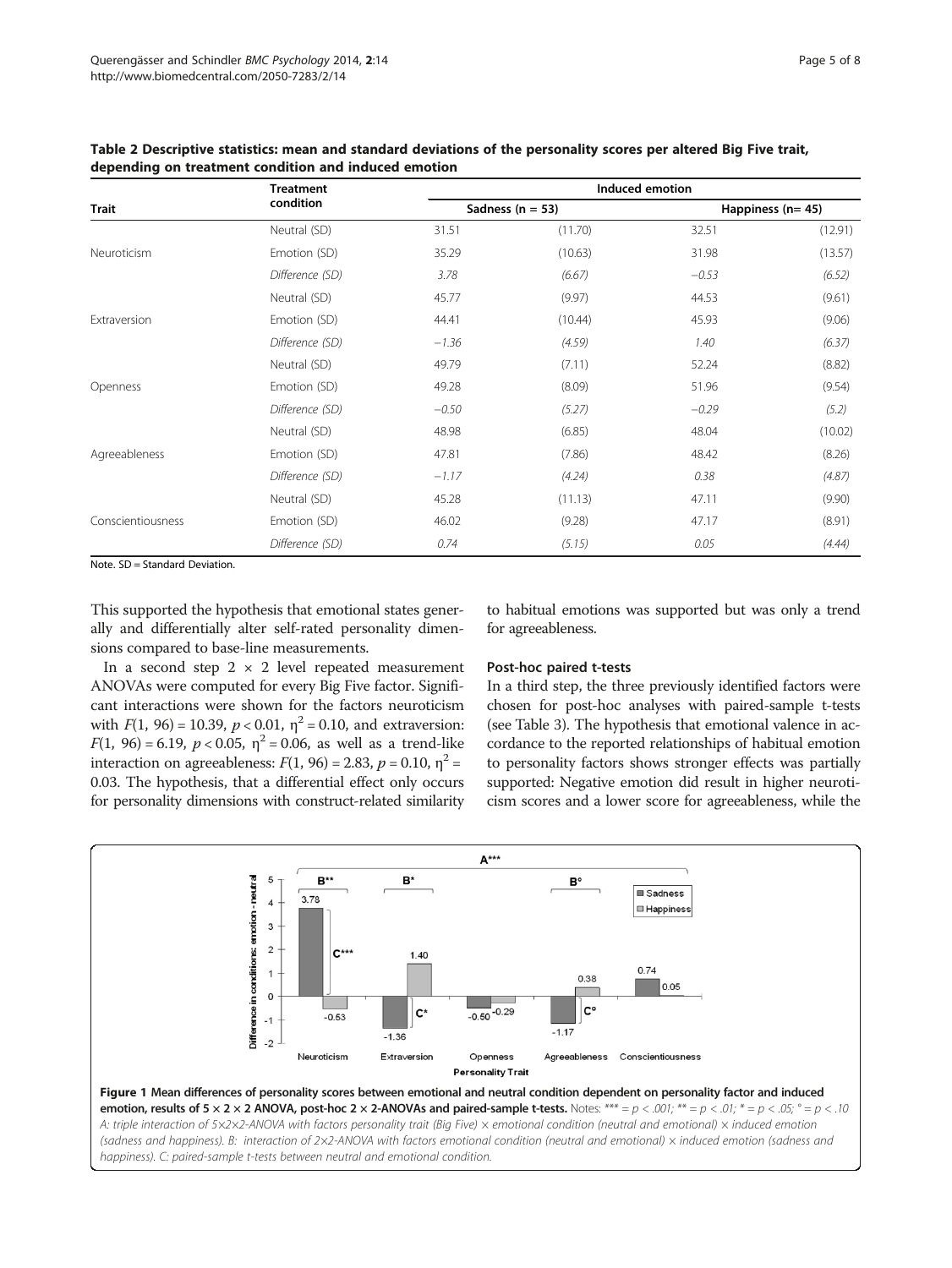<span id="page-5-0"></span>

|  | Table 3 Results of the post-hoc paired t-tests and percentages of changes between measurements |
|--|------------------------------------------------------------------------------------------------|
|--|------------------------------------------------------------------------------------------------|

| <b>Big five</b><br>factor | Induced<br>emotion | Post hoc paired t-Tests |         |           |            |      |                | Differences <sup>1</sup> |       |
|---------------------------|--------------------|-------------------------|---------|-----------|------------|------|----------------|--------------------------|-------|
|                           |                    | df                      |         | <b>SE</b> | p          | d    | d's 95% CI     | n > e                    | e > n |
| Neuroticism               | Sadness            | 52                      | 4.12    | 0.92      | $< 0.01**$ | 0.34 | $0.18 - 0.50$  | 32%                      | 66%   |
|                           | Hapiness           | 44                      | $-0.55$ | 0.97      | 0.59       |      | $-0.19 - 0.11$ | 47%                      | 47%   |
| Extraversion              | Sadness            | 52                      | $-2.16$ | 0.63      | $< 0.05*$  | 0.13 | $0.01 - 0.26$  | 60%                      | 30%   |
|                           | Hapiness           | 44                      | 1.48    | 0.95      | 0.15       |      | $-0.06 - 0.36$ | 33%                      | 56%   |
| Agreeableness             | Sadness            | 52                      | $-2.01$ | 0.58      | $0.05*$    | 0.14 | $0.00 - 0.33$  | 60%                      | 36%   |
|                           | Hapiness           | 44                      | 0.52    | 0.73      | 0.61       |      | $-0.12 - 0.20$ | 36%                      | 51%   |

Note. Bold data indicate significant differences at  $\alpha = .05$ ; \* = p < .05; \*\* = p < .01; df = degrees of freedom; t = t-Value; SE = standard error of the mean,  $p = p$ -Value, d = Cohens d; d's 95% CI = 95% confidence interval for the effect size d; n = neutral condition; e = emotion condition.

Percentage of participants with increased vs. decreased personality scores during treatment.

positive emotion did not affect any of them. As a contradiction to the hypothesis, happiness did not significantly increase the extraversion score, although sadness did lower the score. The percentages of participants with a higher score for a respective personality factor in the neutral or emotion conditions (see last columns of Table 3) indicate that changes in self-reported personality scores were not due to outlier effects. Instead, each effect is based upon the majority of the participants.

#### Correlation analyses on emotional reactivity

Neither neuroticism nor extraversion at baseline was able to predict the immediate intensity of the respective emotional experience. In contrast, people scoring high on neuroticism tended to display a higher durability of the negative emotion, as revealed by the second manipulation check  $r = .37$ ,  $p < .01$ ,  $N = 53$ , while more extraverted people tended to maintain happiness  $r = .30$ ,  $p < .05$ ,  $N = 45$ .

#### **Discussion**

The purpose of this study was to investigate if emotional states have a systematic influence on personality measurement. We hypothesized that such influence differs depending on the construct similarity between the habitual emotion and personality dimensions – as well as the valence of the induced emotion. As results show, this assumption was predominantly right. It seems that the well-known relationships between habitual emotions and personality traits are reflected in the influence of emotional states on personality measurement. Differential effects of sadness and happiness could be shown on the dimensions neuroticism and extraversion and as a trend for agreeableness. These results are in accordance with Becker ([2001](#page-6-0)) and Clark and Watson ([1999](#page-6-0)), who both examined habitual emotions. The post-hoc analysis of our study attracts attention as it reveals that mainly sadness induction led to these differential results. When sadness was induced, scores of three personality dimensions differed from their baseline measures.

#### The influence of sadness on personality traits

When sadness was induced, neuroticism went up considerably and extraversion and agreeableness decreased moderately. Compared to baseline, neuroticism scores increased for nearly two-thirds (66%) of the participants. Further, the 95% confidence interval of the effect size did not include 0.125, indicating a substantial effect (cf. Yarkoni [2012\)](#page-7-0) even though we verified the strong relationship between negative affect and neuroticism (Becker [2001;](#page-6-0) Clark and Watson [1999](#page-6-0)) as far as the within-person measurement level. A possible explanation for this finding is that negative affect may trigger negative experiences, which are linked as a component to elevated neuroticism scores (Ormel et al. [2012\)](#page-7-0). The AIM model states that participants may have conferred their actual emotional state onto their general feelings as well as emotions may have automatically primed associated ideas or memories (Forgas [2008](#page-7-0)). Further, self-reported neuroticism could also have been influenced by the accommodative, externally focused reasoning strategy induced by negative affect (Forgas [2008\)](#page-7-0).

Regarding the large body of research which relates neuroticism to mostly negative outcomes, it seems to be increasingly important to assess neuroticism in an unbiased manner (Cuijpers et al. [2010](#page-7-0); Bowen et al. [2012;](#page-6-0) Ready et al. [2012](#page-7-0)). This measurement bias could be minimized by controlling for influencing emotional states (Viswesvaran and Ones [2000\)](#page-7-0), which may lead to an even stronger predictive power for subsequent behaviour.

The nonexistent influence of happiness on personality traits In the happiness condition, no influence on personality traits' measurement was detected - though an increase of extraversion scores could be descriptively observed. The first possible explanation is pragmatic: Unfortunately dropout participants had all been randomly assigned to the happiness group, resulting in a smaller number of participants. Alternatively, one could be tempted to argue that the happiness induction was not effective; however, this is not supported by the emotion control items. As the manipulation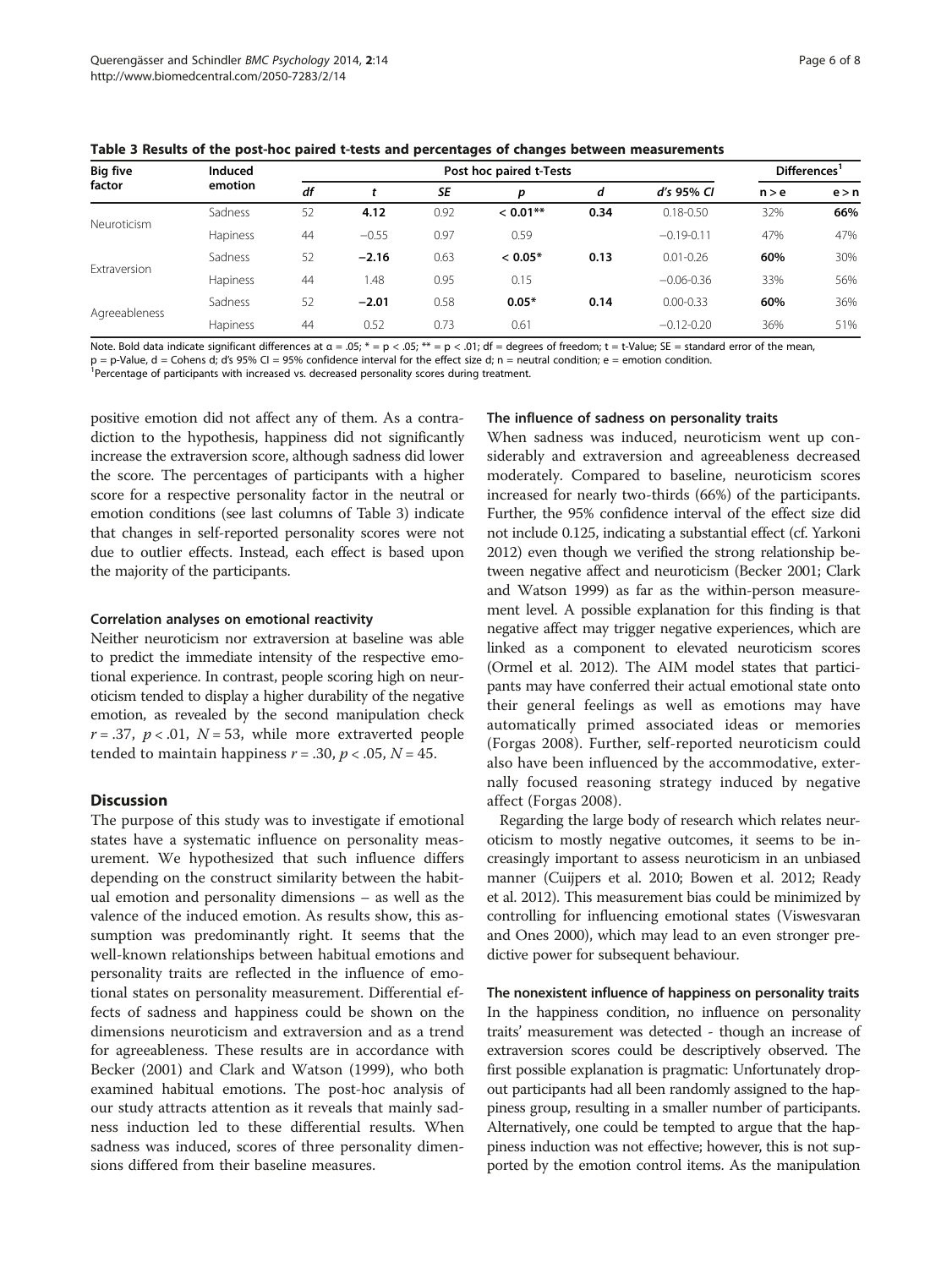<span id="page-6-0"></span>check shows, the agreement to the emotion control item was high – and even slightly higher in the happiness group than in the sadness condition. This either indicates that participants could subjectively accept the happiness induction better, although it had a weaker impact on personality scores, or that most participants are happy anyway (Diener and Diener [1996\)](#page-7-0). Thus, participants' personality scores at baseline may not significantly differ after induced happiness as they were happy without explicit induction.

A third explanation for the weaker effect of the happiness induction refers to Nesse [\(1990](#page-7-0)): "Emotional states not only motivate action, they are also goals that we seek to achieve. Most human thought, plans, and actions are intended to induce positive emotions or to avoid negative emotions." (Nesse [1990,](#page-7-0) p. 262). From this evolutionary point of view, a successful induction of sadness would be more relevant for participants' behaviour because sadness indicates a situation that should be changed, while positive emotions indicate situations that should be maintained (Nesse [1990](#page-7-0)). Change is more urgent than maintenance. Hence, we suggest that negative emotions may display stronger effects because they are largely stimulative and motivational.

#### Possible implications on theory

Using a correlative post-analysis of the emotion-control items, we tried to replicate emotional reactivity theory. In accordance with previous research (Hemenover [2003](#page-7-0); Smillie et al. [2012](#page-7-0)), the neuroticism and extraversion baseline scores correlated with the change rate of the related emotion before and after filling out the questionnaire. While people scoring high on neuroticism tend to display a higher durability of the negative emotion, more extraverted people tend to maintain happiness.

Of course, the results of our study are only first hints. Still, they indicate that it could be reasonable to expand the well-known reactivity model of personality and emotional experience by a reciprocal element: personality determines the experience of emotions while emotional states vice versa impact personality self-ratings. The examination of how and under which conditions this reciprocity occurs and if it is moderated by baseline personality traits is subject to further research.

#### Limitations

We hypothesized that emotional states bias the measurement of personality traits, especially in experimental test situations. Emotional induction was unsuccessful in only one in five in the sadness group and one in seven members in the happiness group – at least on the conscious level. Although social desirability bias is possible, intimate knowledge of our hypotheses and the questionnaire would have been necessary to fake the Big Five self-ratings in any intended direction. Furthermore, this would not explain

why significant effects only occurred after negative mood induction.

#### Conclusion

Inducing emotions and examining their influence on personality research seems to be a very fertile, powerful and promising approach. In the present study, induced sadness increased self-reported neuroticism while decreasing extraversion. Becoming aware of participants' emotional state and paying attention to the possible implications on testing could lead to a notable increase in the stability of assessed personality traits.

#### Competing interest

The authors declared that they had no competing interest with respect to their authorship or the publication of this article.

#### Authors' contributions

JQ contributed to the study design and carried out participant testing. JQ and SS performed statistical analysis and drafted the manuscript. JQ and SS revised the manuscript. Both authors read and approved the final manuscript.

#### Acknowledgements

We acknowledge support for the Article Processing Charge by the Deutsche Forschungsgemeinschaft and the Open Access Publication Funds of Bielefeld University Library.

Special thanks go to the members of the student research group: T. Beyer, A. Caglar, S. Launer, A. Nagy, A. Plischke, C. Roth, S. Schlachter, P. Sora, L. Stamatescu, S. Strohmeier, M. Thomalla and C. Wolf. We would like to thank L. Thürmer and A. Whale for their help with editing and proof reading and W. Bongartz for providing the positive and supporting framework for this research project. Finally we would like to thank all participants.

#### Author details

<sup>1</sup> Reichenau Centre of Psychiatry, University of Konstanz, Konstanz, Germany <sup>2</sup> Department of Psychology, University of Bielefeld, Bielefeld, Germany <sup>3</sup>Center of Excellence Cognitive Interaction Technology (CITEC), University of Bielefeld, Bielefeld, Germany.

#### Received: 19 December 2013 Accepted: 29 May 2014 Published: 18 June 2014

#### References

- Allik, J, Realo, A, Mõttus, R, Borkenau, P, Kuppens, P, & Hřebíčková, M. (2010). How people see others is different from how people see themselves: A replicable pattern across cultures. Journal of Personality and Social Psychology, 99(5), 870–882.
- Becker, P. (2001). Struktur- und Zusammenhangsanalyse von Emotionen und Persönlichkeitseigenschaften [Structural and relational analyses of emotions and personality traits]. Zeitschrift für Differentielle und Diagnostische Psychologie, 22, 155–172.
- Borkenau, P, & Ostendorf, F. (1993). NEO- Fünf-Faktoren Inventar (NEO-FFI) nach Costa und McCrae [NEO-Five-factor Inventory, after Costa and McCrae]. Göttingen: Hogrefe.
- Bowen, R, Balbuena, L, Leuschen, C, & Baetz, M. (2012). Mood instability is the distinctive feature of neuroticism. Results from the British Health and Lifestyle Study (HALS). Personality and Individual Differences, 53(7), 896–900.
- Boyce, CJ, Wood, AM, & Powdthavee, N. (2013). Is personality fixed? Personality changes as much as 'variable' economic factors and more strongly predicts changes to life satisfaction. Social Indicators Research, 111(1), 287–305.
- Clark, LA, & Watson, D. (1999). Temperament: A new paradigm for trait psychology. In LA Pervin & OP John (Eds.), Handbook of personality: theory and research (2nd ed., pp. 399–423). New York: Guilford Press.
- Cohen, J. (1988). Statistical power analysis for the behavioral sciences (2nd ed.). Hillsdale, NJ: Lawrence Erlbaum Associates, Inc.
- Costa, PT, & McCrae, RR. (1985). The NEO Personality Inventory manual. Odessa, FL: Psychological Assessment Resources.